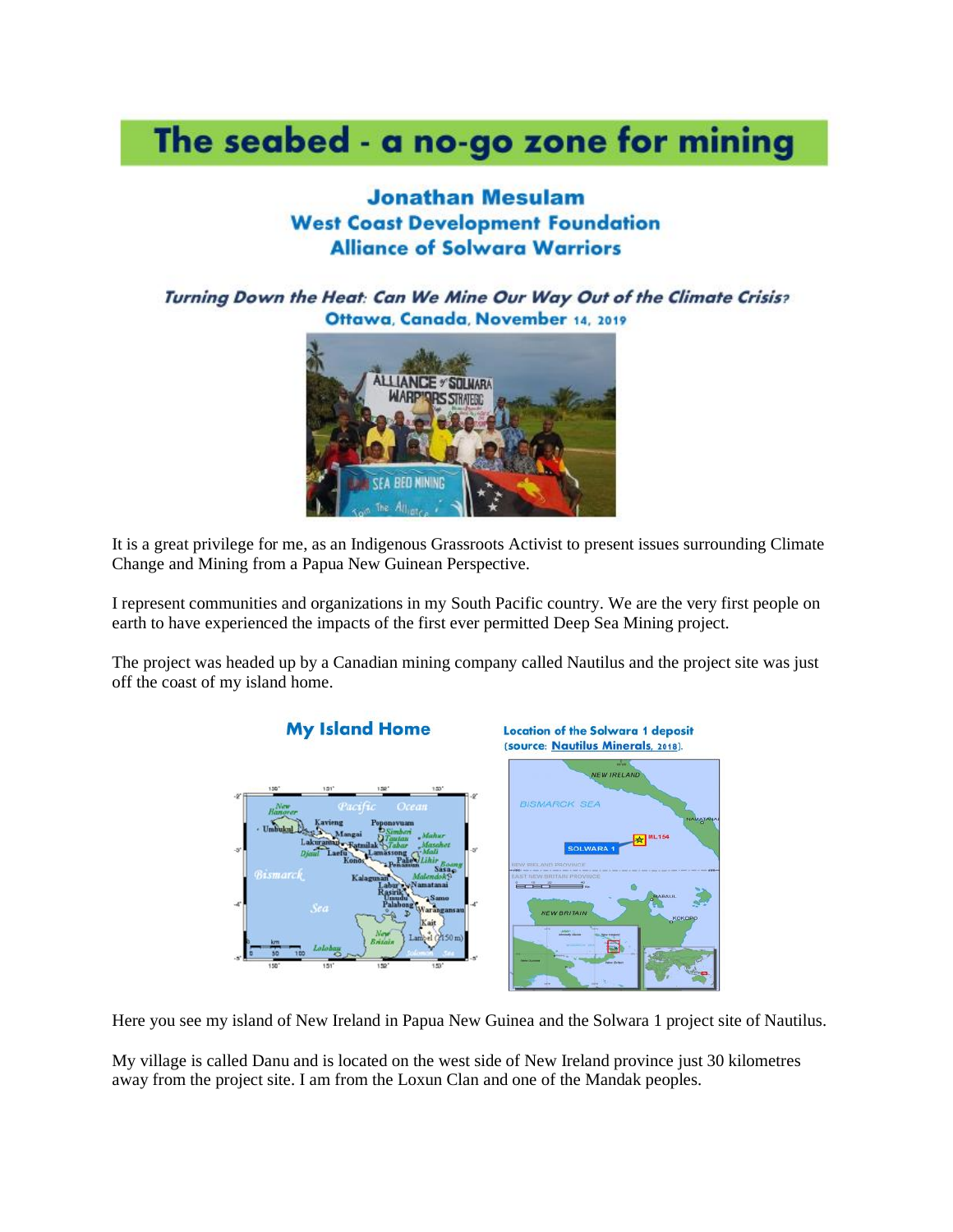As member of the International Community, we are concerned about the countless challenges the world is facing today. Climate Change is a reality to which we cannot remain indifferent.

#### Hydrothermal Vents - cradles of life on earth



Hydrothermal vents, such as these, were the target of Nautilus's mining project.

These vents occur at depths of 1000 to 4000 metres. They are thought to be the origins of life on earth. Active vent zones are thought to only exist in 50 square kilometers of the ocean.

They spew out a hot chemical and mineral rich mixture from the depths of the earth that solidifies into structures called chimneys.

The environment around these vents is very cold, pitch dark, and under a great deal of pressure. Still, these vents are teeming with unique and unusual life forms, some of which only occur on a particular vent.

# **Hydrothermal Vents - Unique Life Forms**



These are some of the amazing creatures that can be found around hydrothermal vents.

They are unlike any other species on earth. They survive by feeding on bacteria and other single-celled organisms that do not derive energy from photosynthesis, but from the chemicals spewed out by the vents.

Only a fraction of the species on these vents have been discovered to date. These vents, and the animals around them, have barely been studied because they are so very deep and remote.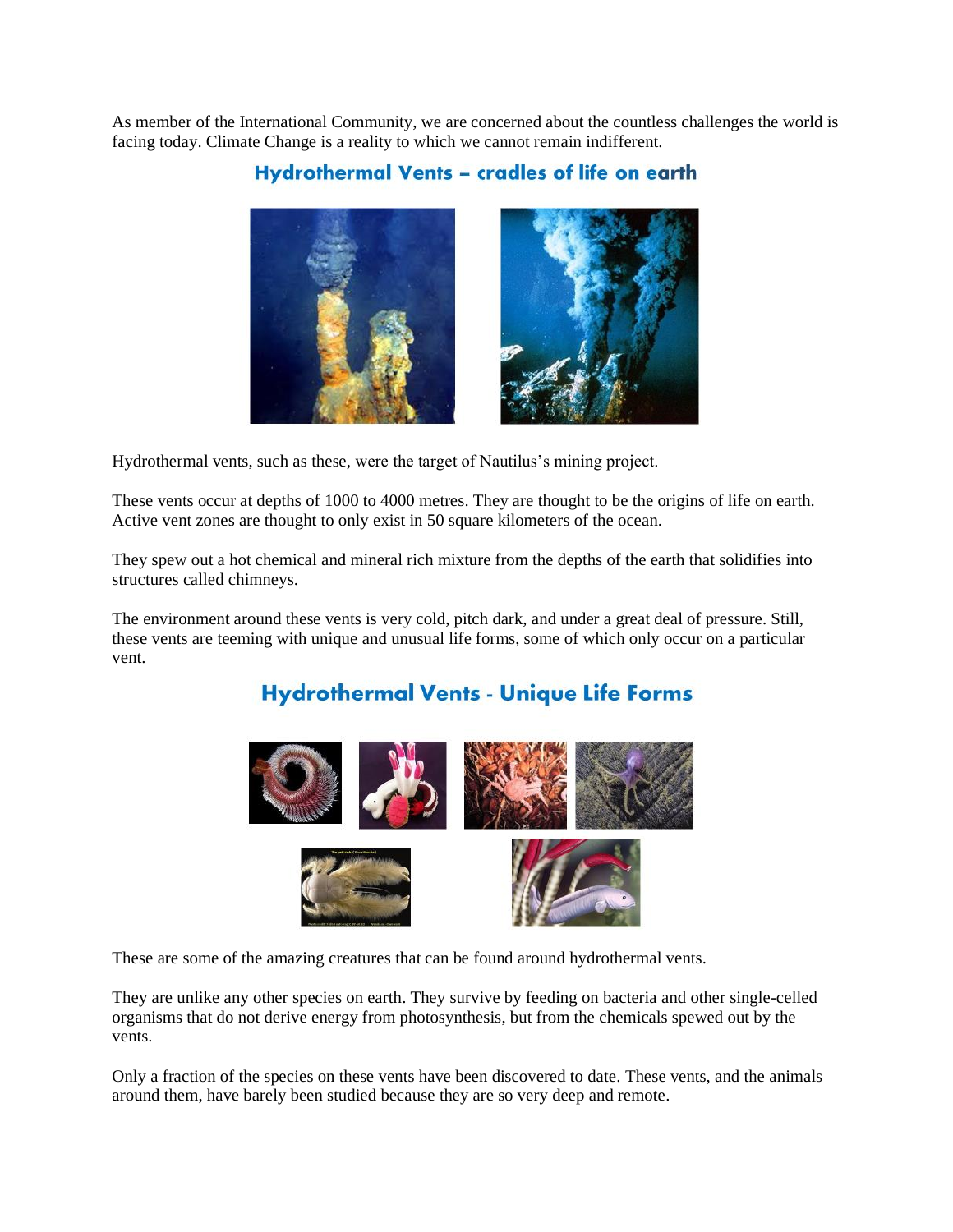# **Nautilus's Deep Sea Mining Equipment**



These are the machines that Nautilus built to lower unto the seabed near my home.

They are designed not only to destroy the hydrothermal vents but also to dig into the seabed beneath the vents.

The species around the vents will be destroyed as well. We have no idea how this impact may affect the wider food chain in the Bismarck Sea that we depend on.



# **Impacts of exploration by Nautilus**

When Nautilus conducting its exploration we started to experience serious impacts.

We became fearful for our future. We were worried because the mining is experimental, there are no examples anywhere in the world, and Papua New Guinea has no regulatory framework. Also, we knew that there is an active undersea volcano at that site, could it cause a tsunami?

It also affected our unique shark calling culture that is our identity. We can call sharks to our canoes. They are a major source of food for our people. When Nautilus started its exploration activities the sharks left our waters.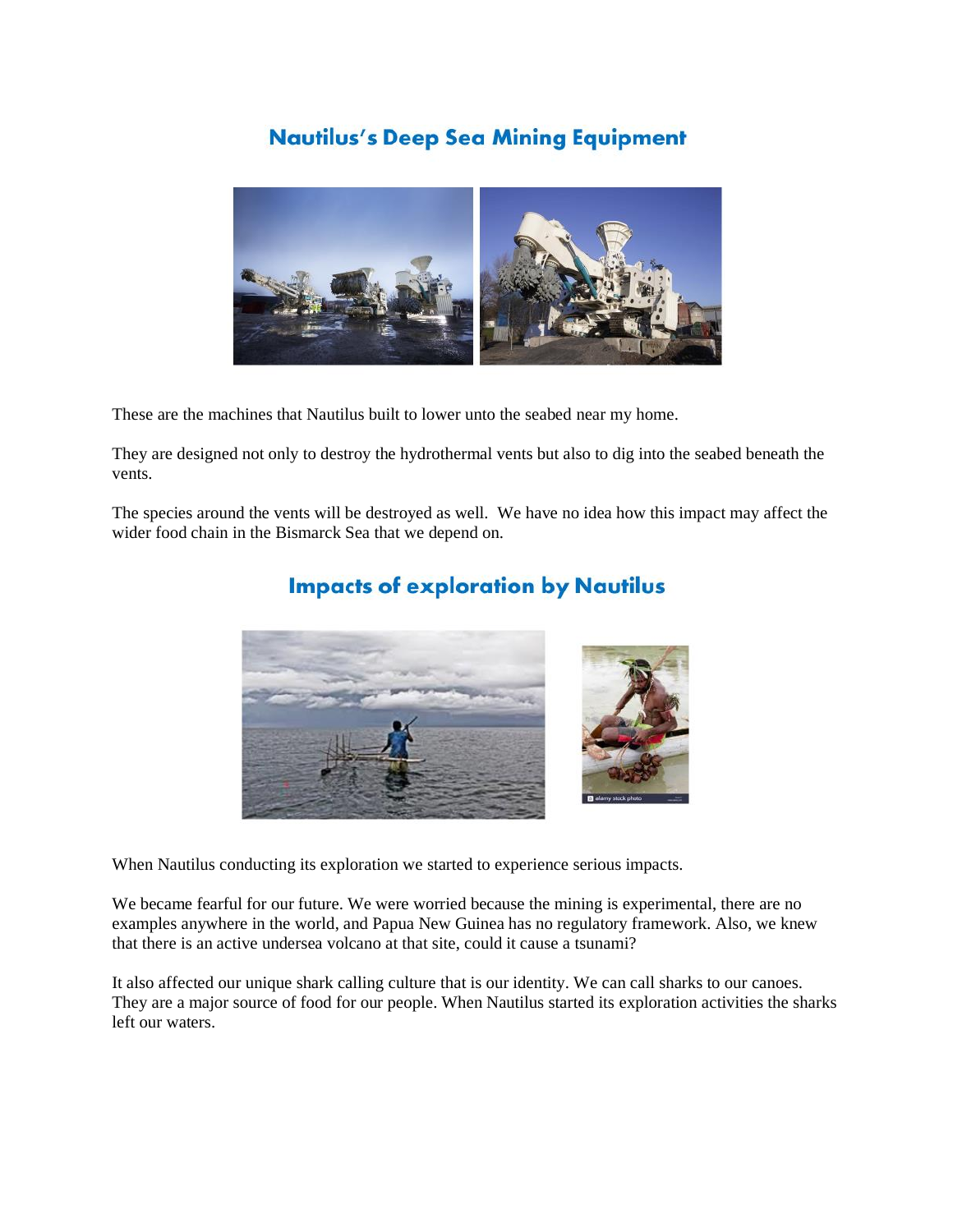#### **Opposition to Nautilus's Solwara 1 Project**



Slowly we organized and started to oppose Nautilus's Solwara 1 Project.

This year, Nautilus went bankrupt and the company is now seeking protection for some of its creditors. A few years ago Nautilus used arbitration against our government to make it borrow money 125 million dollars to cover a 15% stake in the project. Now our government stands to lose this money.

And we don't know what will happen with the mineral rights and permits Nautilus has for the Solwara 1 project.



#### **Other Nautilus concessions in Papua New Guinea**

Also, your company Nautilus has many more tenements in the waters around Papua New Guinea, and around other Pacific Island Countries, such as Tonga.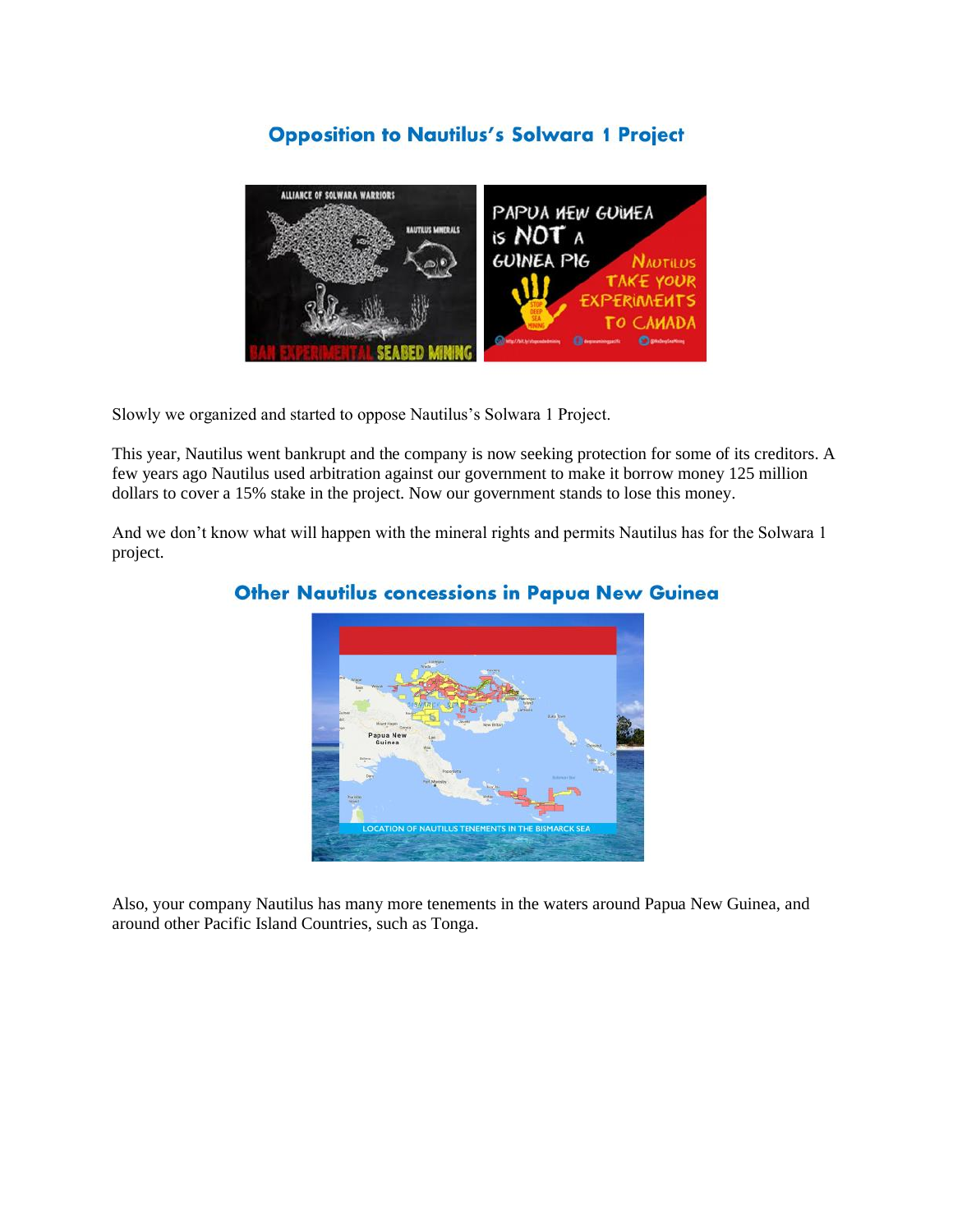

Hydrothermal vents are not the only target of mining companies.

They are also targeting Polymetallic Nodules, which are found at depths of 4000-6000 metres, and Seamount Crusts, which are found at depths of 800-2500 metres.

Each of these ecosystems have unique and largely undiscovered species associated with them.



# **Global Prospective Deep Sea Mining Projects**

This map shows the known locations of hydrothermal vents, polymetallic nodules and seamount crusts.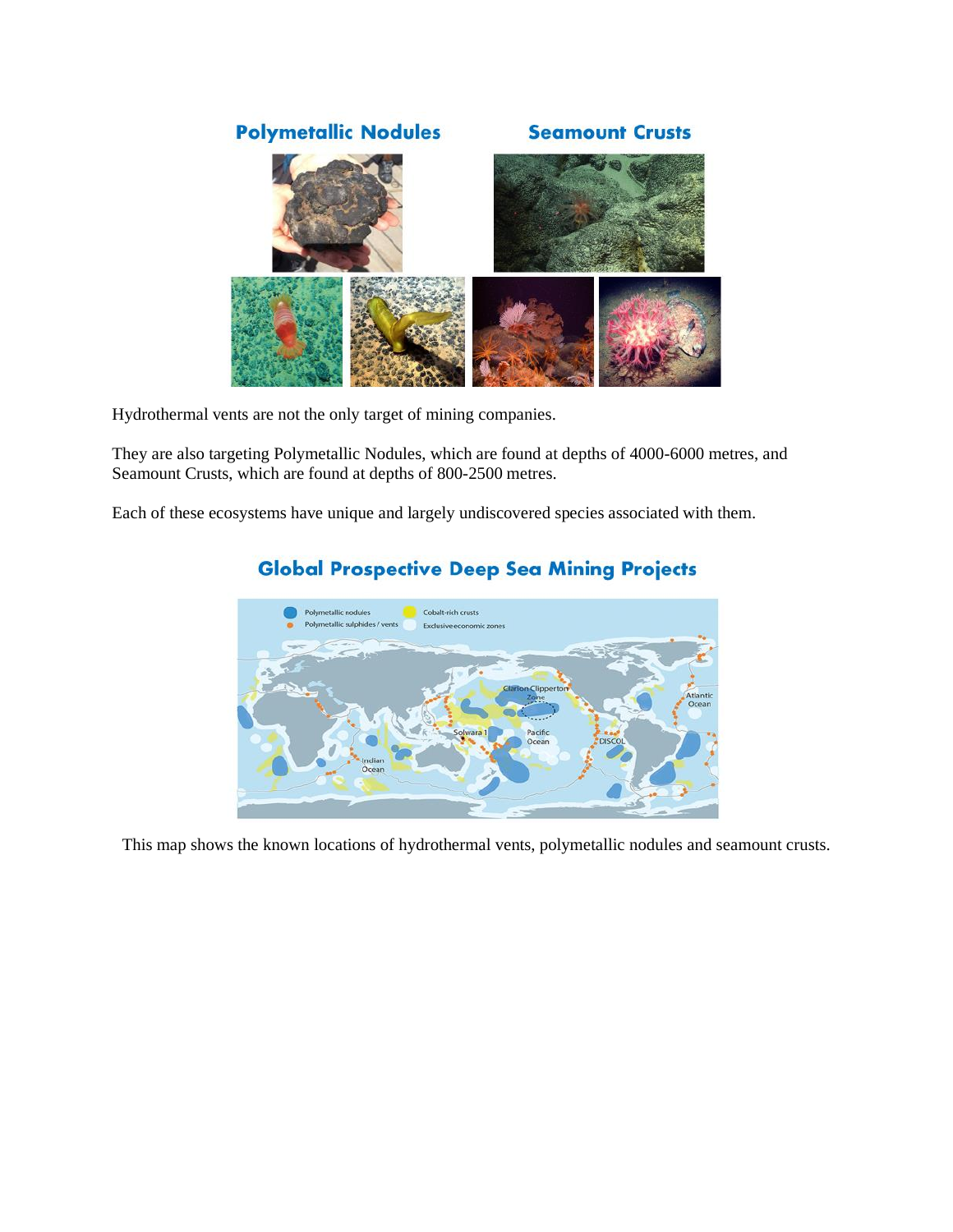# **Metals in each DSM target ecosystem**



copper, gold, silver, zinc, lead



nickel, cobalt, copper, manganese, iron oxides



Cobalt, manganese, iron, copper, nickel platinum

Each of these target deep sea ecosystems contain a range of metals, some of the major ones are named here.

You will notice that some of these are metals that are needed for the technologies of the green economy.

But does that make it all right to destroy these ecosystems with unknown consequences?



# **Industry public relations**

Mining companies that want to profit from mining the deep sea are marketing their companies as providing the solution of the world's climate crisis.

For example, Canada's DeepGreen, whose CEO Gerard Barron made a lot of money when he sold his shares in Nautilus, is promoting his company as providing "metals for the future."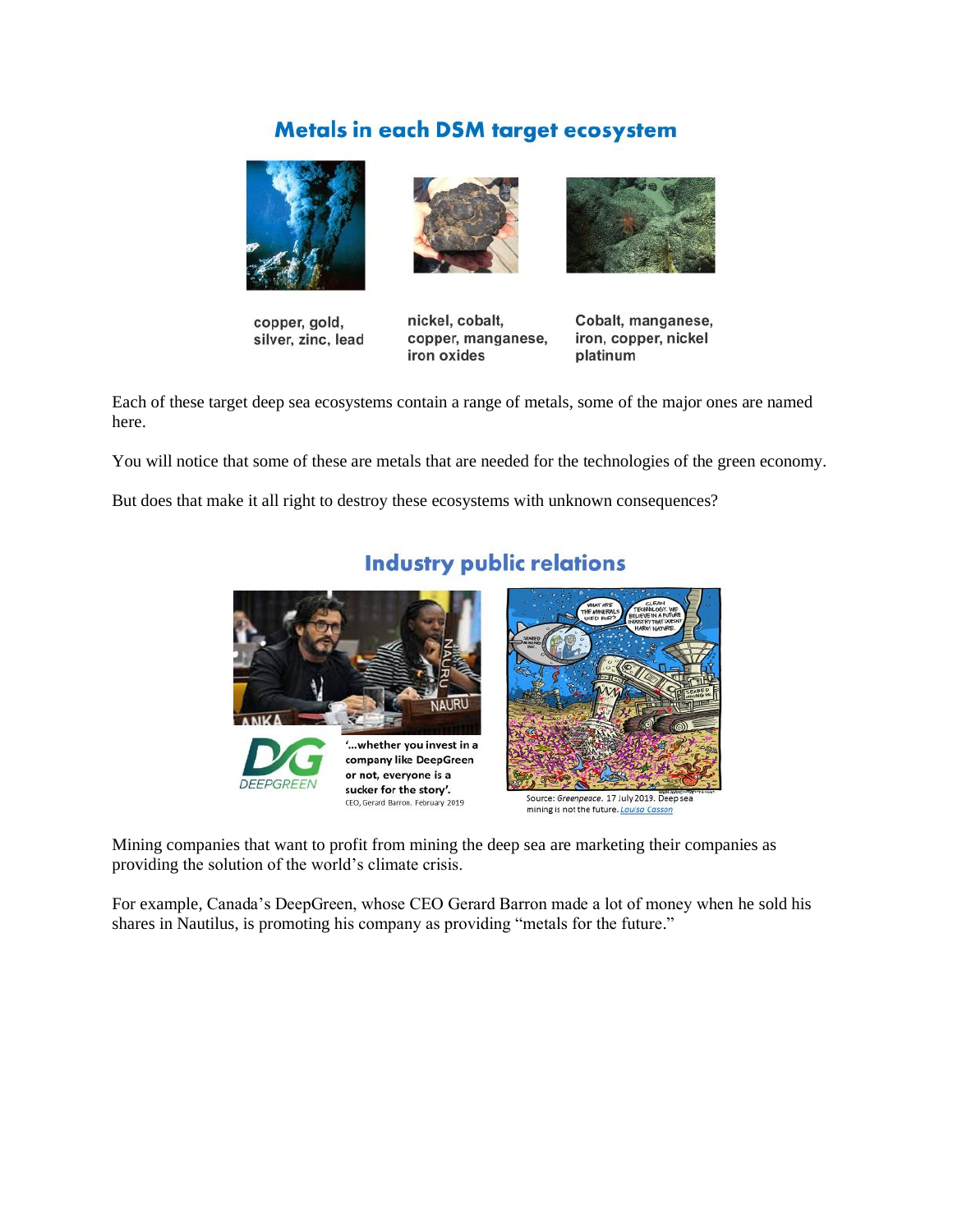#### **Corporate Capture of the International Seabed Authority - United Nations**



#### **The Common Heritage of Mankind**

- Twenty-nine exploration licences
- More than 1 million square kilometres of international seabed
- China, Korea, the United Kingdom, France, Germany, Russia, Kiribati, Nauru, Tonga and the Cook Islands, and
- Lockheed Martin (UK Seabed Resources)
- Canada's DeepGreen (Nauru Ocean Resources Inc.)
- Canada's Nautilus Minerals Inc. (Tonga Offshore Mining Limited).
- No exploitation, or mining, licence yet
- No mining regulations yet

The seabed and ocean floor and its subsoil in international waters has been recognized under the 1982 United Nations Law of the Sea Treaty (UNCLOS) as the "Common Heritage of Mankind."

The International Seabed Authority has the jurisdiction to issue exploration permits for deep sea mining. Twenty-nine such permits have been issued covering more than a million square kilometers of the seabed.

Michael Lodge the Secretary-General of the International Seabed Authority – you can see him on this slide - is very actively promoting Seabed Mining and also DeepGreen, the Canadian mining company, not only wearing DeepGreen's hat but also appearing on the company's promotional video.



# **Calling for a ban on Deep Sea Mining**

In Papua New Guinea we have learned that Deep Sea Mining is dangerous for the sea, for our livelihoods, culture and economy. We are calling for a ban on Deep Sea Mining and our government has recently supported calls by other Pacific Island Countries for a moratorium on Deep Sea Mining.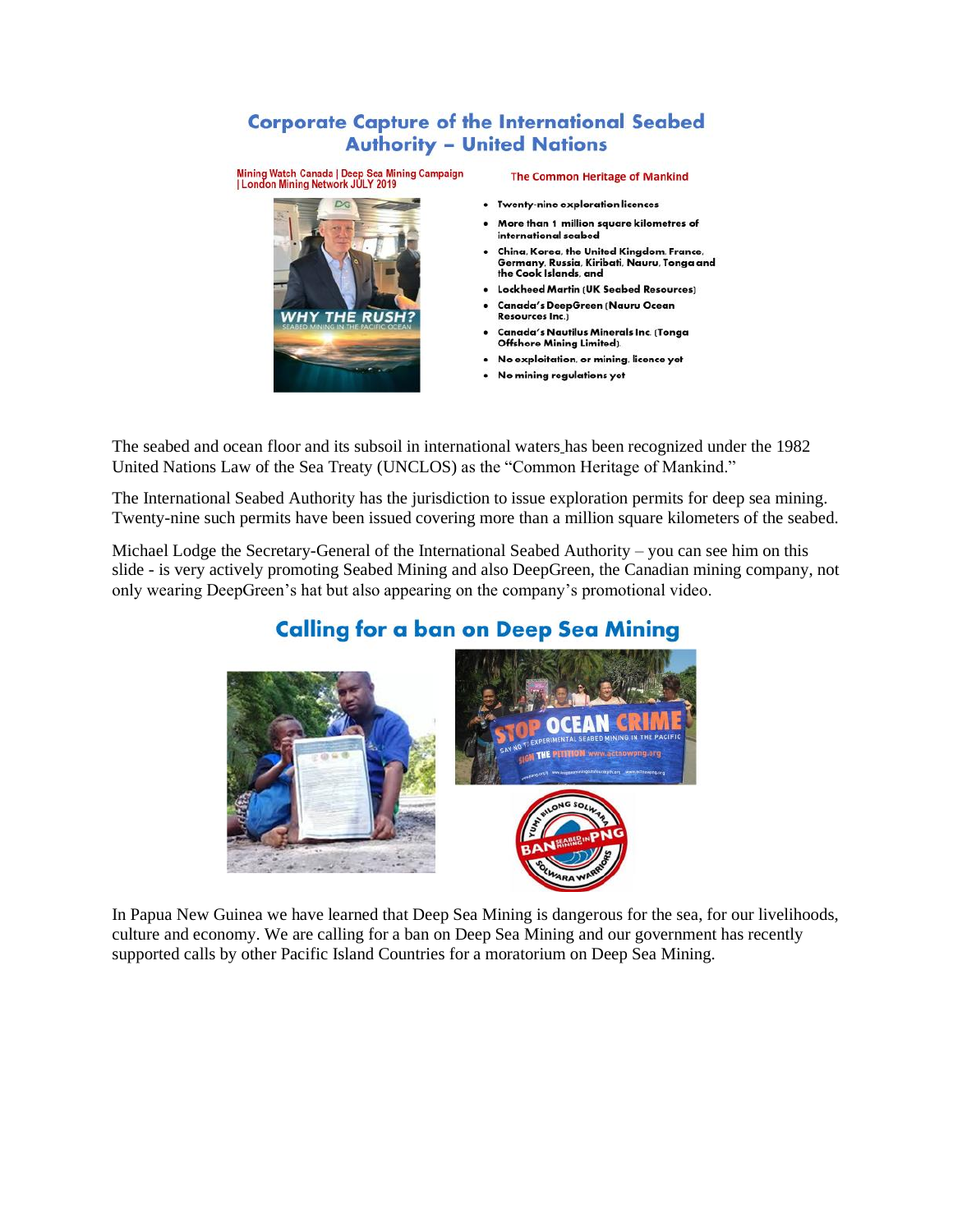### Why we want a ban on Deep Sea Mining

- . We rely on healthy oceans for our food, our livelihood and our culture
- Oceans are already overstressed by human impacts such as plastics, overfishing, acidification, DSM would be a catastrophic additional burden
- \* Species extinction is a serious and growing problem, the many unusual species associated with DSM target areas are virtually unknown and especially vulnerable
- We are not fooled by the rhetoric of the mining industry we believe this is just another profit making scheme for frontier investors like DeepGreen and powerful multinationals such as Lockheed Martin
- . Unacceptable mining impacts are not properly addressed on land and will be even harder to detect and avoid and impossible to mitigate in a deep marine environment
- The mining industry has proven itself to be irresponsible on land in every way environmentally, socially, in terms of human rights, paying taxes, mine closure and taking responsibility for harm done. This is not an industry we can entrust with our precious oceans

There are many reasons why we want a ban on Deep Sea Mining. I've listed some here.

I'll just mention again that we Pacific people rely heavily on healthy oceans for our food, our livelihood and our culture. We cannot accept any such grave threat to the ocean

Also we know that unacceptable mining impacts on land are still not properly addressed and will be even harder to detect and avoid, and impossible to mitigate in a deep marine environment.

#### We are not alone

- . European Parliament January 16, 2018 "...international moratorium on commercial deep-sea mining exploitation licences..."
- . Pacific island country organizations and governments are calling for a ban or moratorium: Fiji; Papua New Guinea; Vanuatu
- . International Civil Society Organizations and Coalitions Deep Sea Mining Campaign has called for a ban on DSM, Greenpeace has called for a moratorium as has the Deep Sea Conservation Coalition - "there should be a moratorium on: deep seabed mining; the adoption of seabed mining regulations for exploitation (including the "International Seabed Authority Exploitation Regulations"); and the issuing of exploitation and new exploration contracts"
- Scientists See for example http://ourcommonheritage.org/

We are no longer alone in our opposition. The European Parliament has called for an international moratorium on commercial deep sea mining exploitation licenses.

We are also supported by our Pacific neighbours Fiji and Vanuatu, which have called for a moratorium on deep sea mining.

And we are supported by a growing number of NGOs, Churches, and scientists.